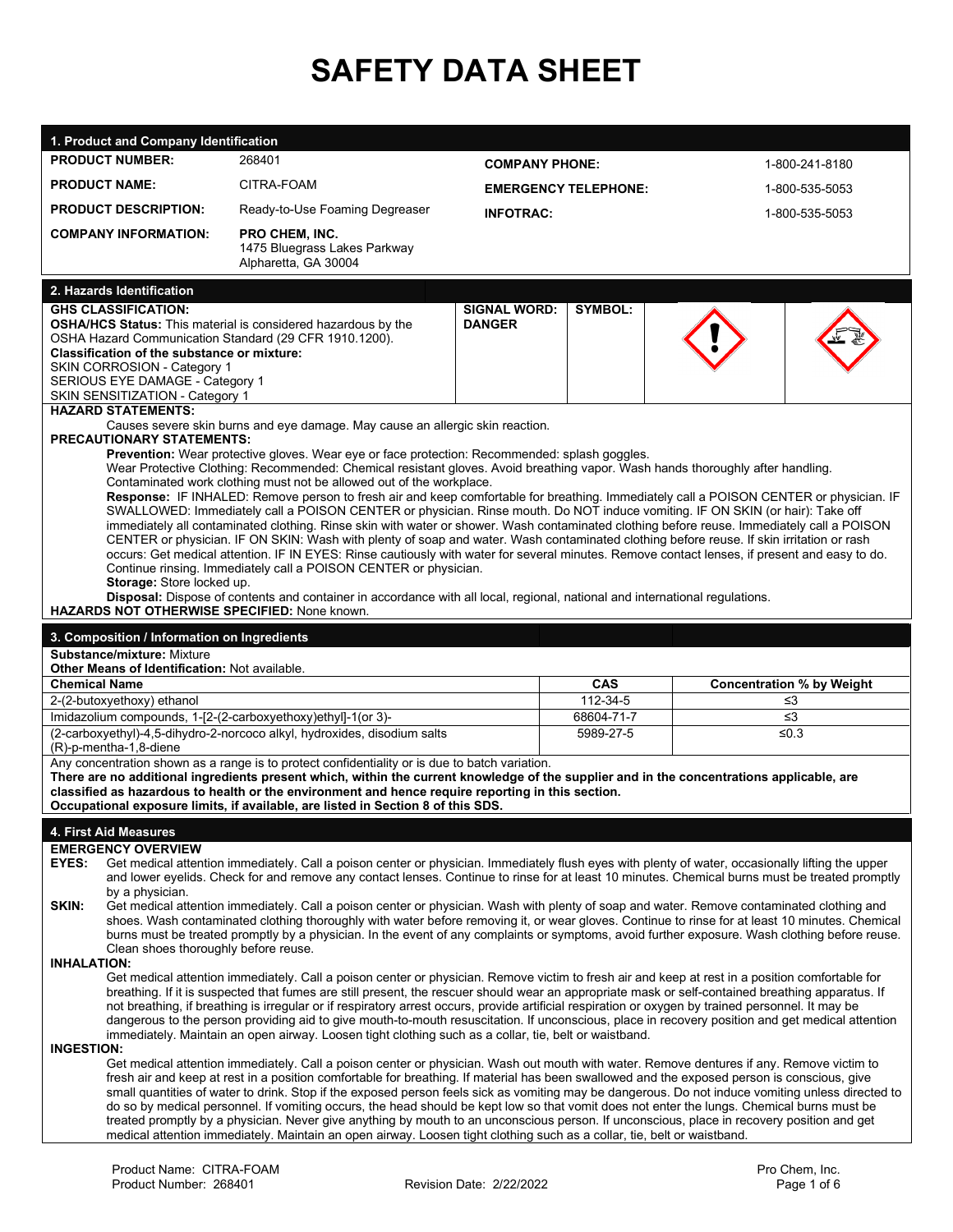| <b>Potential Acute Health Effects:</b>                                                                                                                                                                                                                                                             |
|----------------------------------------------------------------------------------------------------------------------------------------------------------------------------------------------------------------------------------------------------------------------------------------------------|
| Eye Contact: Causes serious eye damage.                                                                                                                                                                                                                                                            |
| Inhalation: No known significant effects or critical hazards.                                                                                                                                                                                                                                      |
| Skin Contact: Causes severe burns. May cause an allergic skin reaction.                                                                                                                                                                                                                            |
| Ingestion: No known significant effects or critical hazards.                                                                                                                                                                                                                                       |
| <b>Over-exposure Signs/Symptoms:</b>                                                                                                                                                                                                                                                               |
| Eye Contact: Adverse symptoms may include the following:                                                                                                                                                                                                                                           |
| pain<br>watering                                                                                                                                                                                                                                                                                   |
| redness                                                                                                                                                                                                                                                                                            |
| Inhalation: No specific data.                                                                                                                                                                                                                                                                      |
| Skin Contact: Adverse symptoms may include the following:                                                                                                                                                                                                                                          |
| pain or irritation                                                                                                                                                                                                                                                                                 |
| redness                                                                                                                                                                                                                                                                                            |
| blistering may occur                                                                                                                                                                                                                                                                               |
| Ingestion: Adverse symptoms may include the following: stomach pains                                                                                                                                                                                                                               |
| INDICATION OF IMMEDIATE MEDICAL ATTENTION AND SPECIAL TREATMENT NEEDED:                                                                                                                                                                                                                            |
| Notes to Physician: Treat symptomatically. Contact poison treatment specialist immediately if large quantities have been ingested or inhaled.                                                                                                                                                      |
| <b>Specific Treatments: No specific treatment.</b><br>Protection of First-aiders: No action shall be taken involving any personal risk or without suitable training. If it is suspected that fumes are still                                                                                       |
| present, the rescuer should wear an appropriate mask or self-contained breathing apparatus. It may be dangerous to the person providing aid to                                                                                                                                                     |
| give mouth-to-mouth resuscitation. Wash contaminated clothing thoroughly with water before removing it, or wear gloves.                                                                                                                                                                            |
| See toxicological information (Section 11).                                                                                                                                                                                                                                                        |
|                                                                                                                                                                                                                                                                                                    |
| 5. Fire-Fighting Measures                                                                                                                                                                                                                                                                          |
| SUITABLE FIRE EXTINGUISHING MEDIA:                                                                                                                                                                                                                                                                 |
| Use an extinguishing agent suitable for the surrounding fire.                                                                                                                                                                                                                                      |
| UNSUITABLE FIRE EXTINGUISHING MEDIA:<br>None known.                                                                                                                                                                                                                                                |
| SPECIFIC HAZARDS ARISING FROM THE CHEMICAL:                                                                                                                                                                                                                                                        |
| In a fire or if heated, a pressure increase will occur and the container may burst.                                                                                                                                                                                                                |
| <b>HAZARDOUS THERMAL DECOMPOSITION PRODUCTS:</b>                                                                                                                                                                                                                                                   |
| Decomposition products may include the following materials:                                                                                                                                                                                                                                        |
| carbon dioxide                                                                                                                                                                                                                                                                                     |
| carbon monoxide                                                                                                                                                                                                                                                                                    |
| <b>SPECIFIC PROTECTIVE ACTIONS FOR FIRE-FIGHTERS:</b>                                                                                                                                                                                                                                              |
| Promptly isolate the scene by removing all persons from the vicinity of the incident if there is a fire. No action shall be taken involving any                                                                                                                                                    |
| personal risk or without suitable training.<br><b>SPECIAL PROTECTIVE EQUIPMENT FOR FIREFIGHTERS:</b>                                                                                                                                                                                               |
| Fire-fighters should wear appropriate protective equipment and self-contained breathing apparatus (SCBA) with a full face-piece operated in                                                                                                                                                        |
| positive pressure mode.                                                                                                                                                                                                                                                                            |
|                                                                                                                                                                                                                                                                                                    |
| 6. Accidental Release Measures                                                                                                                                                                                                                                                                     |
| <b>PERSONAL PRECAUTIONS:</b>                                                                                                                                                                                                                                                                       |
| For Non-Emergency Personnel: No action shall be taken involving any personal risk or without suitable training. Evacuate surrounding areas.                                                                                                                                                        |
| Keep unnecessary and unprotected personnel from entering. Do not touch or walk through spilled material. Do not breathe vapor or mist.                                                                                                                                                             |
|                                                                                                                                                                                                                                                                                                    |
| Provide adequate ventilation. Wear appropriate respirator when ventilation is inadequate. Put on appropriate personal protective equipment.                                                                                                                                                        |
| For Emergency Responders: If specialized clothing is required to deal with the spillage, take note of any information in Section 8 on suitable                                                                                                                                                     |
| and unsuitable materials. See also the information in "For non-emergency personnel".<br><b>ENVIRONMENTAL PRECAUTIONS:</b>                                                                                                                                                                          |
| Avoid dispersal of spilled material and runoff and contact with soil, waterways, drains and sewers. Inform the relevant authorities if the product                                                                                                                                                 |
| has caused environmental pollution (sewers, waterways, soil or air).                                                                                                                                                                                                                               |
| <b>METHODS &amp; MATERIALS FOR CONTAINMENT &amp; CLEANUP:</b>                                                                                                                                                                                                                                      |
| Small Spill: Stop leak if able do so without risk. Move containers from spill area. Dilute with water and mop up if water-soluble. Alternatively, or                                                                                                                                               |
| if water-insoluble, absorb with an inert dry material and place in an appropriate waste disposal container. Dispose of via a licensed waste                                                                                                                                                        |
| disposal contractor.                                                                                                                                                                                                                                                                               |
| Large Spill: Stop leak if able to do so without risk. Move containers from spill area. Approach release from upwind. Prevent entry into sewers,<br>water courses, basements or confined areas. Wash spillages into an effluent treatment plant or proceed as follows. Contain and collect spillage |
| with non-combustible, absorbent material e.g. sand, earth, vermiculite or diatomaceous earth and place in container for disposal according to                                                                                                                                                      |
| local requlations (see Section 13). Dispose of via a licensed waste disposal contractor. Contaminated absorbent material may pose the same                                                                                                                                                         |
| hazard as the spilled product.                                                                                                                                                                                                                                                                     |
| Note: See Section 1 for emergency contact information and Section 13 for waste disposal.                                                                                                                                                                                                           |
|                                                                                                                                                                                                                                                                                                    |
| 7. Handling and Storage                                                                                                                                                                                                                                                                            |
| <b>SAFE HANDLING:</b><br>Protective Measures: Put on appropriate personal protective equipment (see Section 8). Persons with a history of skin sensitization problems                                                                                                                              |
| should not be employed in any process in which this product is used. Do not get in eyes or on skin or clothing. Do not breathe vapor or mist. Do                                                                                                                                                   |
| not ingest. If during normal use the material presents a respiratory hazard, use only with adequate ventilation or wear appropriate respirator.                                                                                                                                                    |
| Keep in the original container or an approved alternative made from a compatible material, kept tightly closed when not in use. Keep away from                                                                                                                                                     |
| acids. Empty containers retain product residue and can be hazardous. Do not reuse container.                                                                                                                                                                                                       |
| Advice on General Occupational Hygiene: Eating, drinking and smoking should be prohibited in areas where this material is handled, stored<br>and processed. Workers should wash hands and face before eating, drinking and smoking. Remove contaminated clothing and protective                    |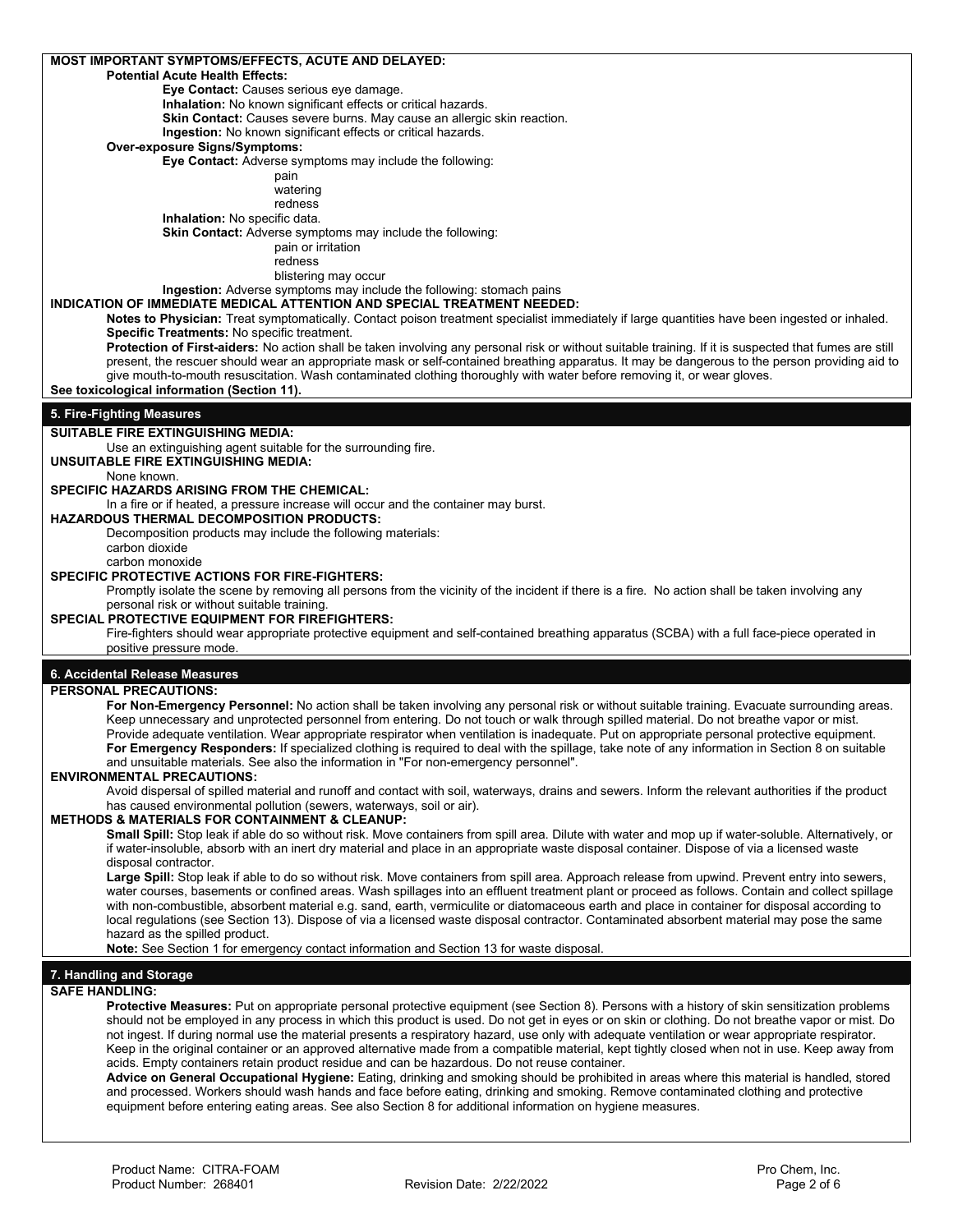## **SAFE STORAGE & INCOMPATIBILITIES:**  Store in accordance with local regulations. Store in original container protected from direct sunlight in a dry, cool and well-ventilated area, away from incompatible materials (see Section 10) and food and drink. Store locked up. Separate from acids. Keep container tightly closed and sealed until ready for use. Containers that have been opened must be carefully resealed and kept upright to prevent leakage. Do not store in unlabeled containers. Use appropriate containment to avoid environmental contamination. See Section 10 for incompatible materials before handling or use. **8. Exposure Controls / Personal Protection** CONTROL PARAMETERS **OCCUPATIONAL EXPOSURE LIMITS: Ingredient Name Exposure Limits**<br> **Exposure Limits**<br> **Exposure Limits** ACGIH TLV (United States, 3/2018). TWA: 10 ppm 8 hours. Form: Inhalable fraction and vapor Imidazolium compounds, 1-[2-(2-carboxyethoxy)ethyl]-1(or 3)-(2-carboxyethyl)-4,5-dihydro-2-norcoco alkyl, hydroxides, disodium salts (R)-pmentha-1,8-diene **AIHA WEEL (United States, 7/2018).** TWA: 30 ppm 8 hours. **PERSONAL PROTECTIVE EQUIPMENT: Eye/Face Protection:** Safety eyewear complying with an approved standard should be used when a risk assessment indicates this is necessary to avoid exposure to liquid splashes, mists, gases or dusts. If contact is possible, the following protection should be worn, unless the assessment indicates a higher degree of protection: chemical splash goggles and/or face shield. If inhalation hazards exist, a full-face respirator may be required instead. Recommended: splash goggles.

#### **Skin Protection:**

**Hand Protection:** Chemical-resistant, impervious gloves complying with an approved standard should be worn at all times when handling chemical products if a risk assessment indicates this is necessary. Considering the parameters specified by the glove manufacturer, check during use that the gloves are still retaining their protective properties. It should be noted that the time to breakthrough for any glove material may be different for different glove manufacturers. In the case of mixtures, consisting of several substances, the protection time of the gloves cannot be accurately estimated.

**Body Protection:** Personal protective equipment for the body should be selected based on the task being performed and the risks involved and should be approved by a specialist before handling this product. **Recommended:** Chemical resistant gloves **Other Skin Protection:** Appropriate footwear and any additional skin protection measures should be selected based on the task being performed and the risks involved and should be approved by a specialist before handling this product.

**Respiratory Protection:** Based on the hazard and potential for exposure, select a respirator that meets the appropriate standard or certification. Respirators must be used according to a respiratory protection program to ensure proper fitting, training, and other important aspects of use. **General Hygiene Considerations:** Wash hands, forearms and face thoroughly after handling chemical products, before eating, smoking and using the lavatory and at the end of the working period. Appropriate techniques should be used to remove potentially contaminated clothing. Contaminated work clothing should not be allowed out of the workplace. Wash contaminated clothing before reusing. Ensure that eyewash stations and safety showers are close to the workstation location.

#### **APPROPRIATE ENGINEERING CONTROLS:**

If user operations generate dust, fumes, gas, vapor or mist, use process enclosures, local exhaust ventilation or other engineering controls to keep worker exposure to airborne contaminants below any recommended or statutory limits.

#### **ENVIRONMENTAL EXPOSURE CONTROLS:**

Emissions from ventilation or work process equipment should be checked to ensure they comply with the requirements of environmental protection legislation. In some cases, fume scrubbers, filters or engineering modifications to the process equipment will be necessary to reduce emissions to acceptable levels.

| 9. Physical & Chemical Properties |                                               |                                   |                                                           |  |
|-----------------------------------|-----------------------------------------------|-----------------------------------|-----------------------------------------------------------|--|
| <b>Physical State:</b>            | Liauid.                                       | Flammability(solid/gas):          | Not available.                                            |  |
| Color:                            | Hazy Orange.                                  | Flammability Limit-lower (%):     | Not available.                                            |  |
| Odor:                             | Fruitv.                                       | Flammability Limit-upper (%):     | Not available.                                            |  |
| <b>Odor Threshold:</b>            | Not available.                                | <b>Vapor Density:</b>             | Not available.                                            |  |
| pH:                               | 12.5 to 13.5                                  | <b>Vapor Pressure:</b>            | Not available.                                            |  |
| <b>Melting Point:</b>             | Not available.                                | <b>Relative Density:</b>          | 1.015                                                     |  |
| Viscosity:                        | Not available.                                | Solubility:                       | Not available.                                            |  |
| <b>Flash Point:</b>               | Closed cup: >150°C (>302°F) [Product does not | Solubility (water):               | Easily soluble in the following materials: cold water and |  |
| sustain combustion.]              |                                               | hot water.                        |                                                           |  |
| Flow time (ISO 2431):             | Not available.                                | <b>Auto-Ignition Temp:</b>        | Not available.                                            |  |
| <b>Boiling Point:</b>             | Not available.                                | <b>Decomposition Temp:</b>        | Not available.                                            |  |
| <b>Evaporation Rate:</b>          | Not available.                                | Partition Coeff(n-octanol/water): | Not available.                                            |  |

### **10. Stability & Reactivity Information**

**REACTIVITY:**

No specific test data related to reactivity available for this product or its ingredients.

**CHEMICAL STABILITY:** 

The product is stable. **POSSIBILITY OF HAZARDOUS REACTIONS:**

Under normal conditions of storage and use, hazardous reactions will not occur.

**CONDITIONS TO AVOID:**  No specific data.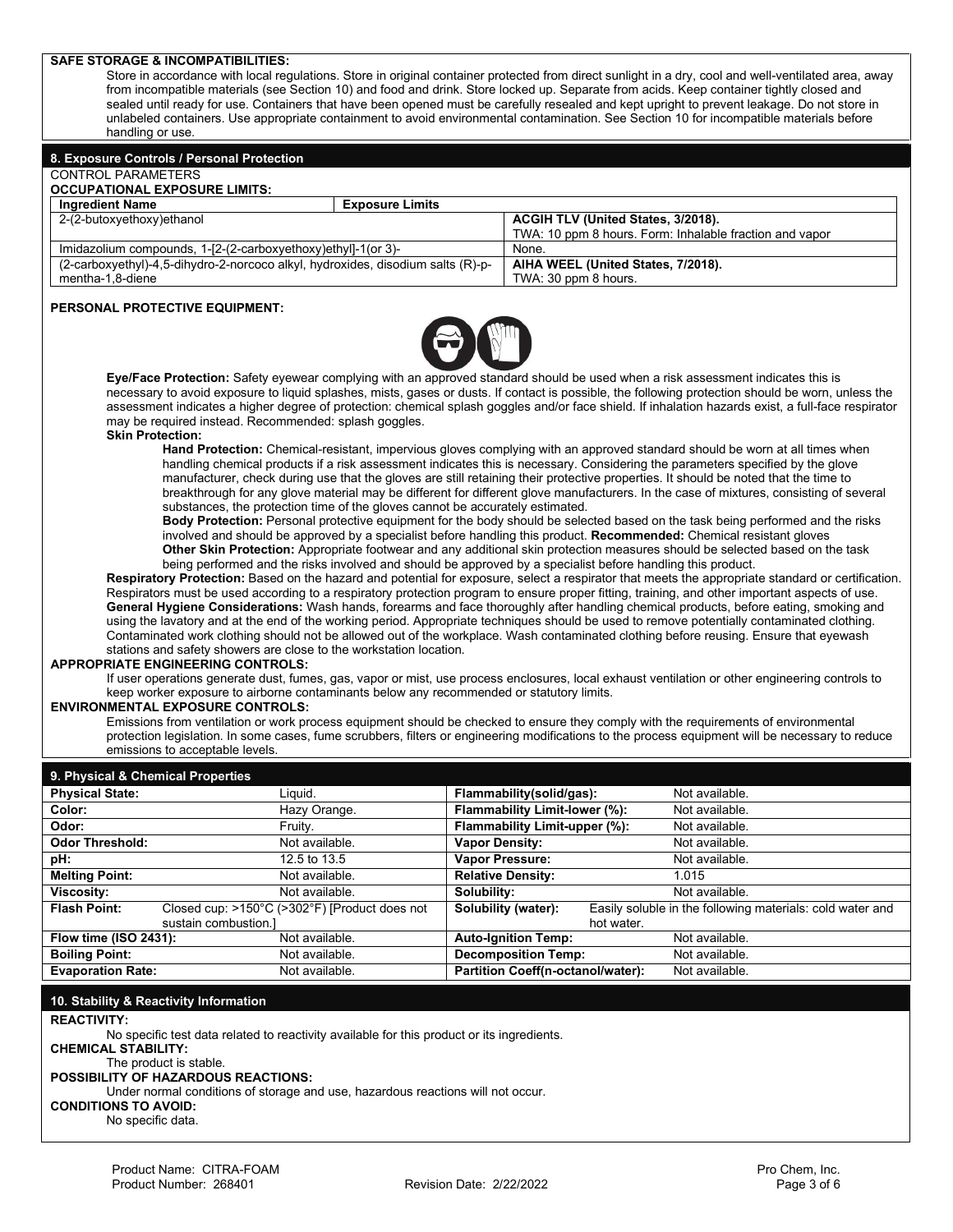## **INCOMPATIBLE MATERIALS:**

Not available.

**HAZARDOUS DECOMPOSITION PRODUCTS:**

Under normal conditions of storage and use, hazardous decomposition products should not be produced.

| 11. Toxicological Information                                                                                                                                                                                                                                                                                                                                                                                                                                                                                                                                                                                                                                                                                                                                                                                                                                                                                                           |                                                                                                                    |             |                                |                          |                        |                          |  |
|-----------------------------------------------------------------------------------------------------------------------------------------------------------------------------------------------------------------------------------------------------------------------------------------------------------------------------------------------------------------------------------------------------------------------------------------------------------------------------------------------------------------------------------------------------------------------------------------------------------------------------------------------------------------------------------------------------------------------------------------------------------------------------------------------------------------------------------------------------------------------------------------------------------------------------------------|--------------------------------------------------------------------------------------------------------------------|-------------|--------------------------------|--------------------------|------------------------|--------------------------|--|
| <b>INFORMATION ON TOXICOLOGICAL EFFECTS:</b><br><b>ACUTE TOXICITY:</b>                                                                                                                                                                                                                                                                                                                                                                                                                                                                                                                                                                                                                                                                                                                                                                                                                                                                  |                                                                                                                    |             |                                |                          |                        |                          |  |
| Product/Ingredient name                                                                                                                                                                                                                                                                                                                                                                                                                                                                                                                                                                                                                                                                                                                                                                                                                                                                                                                 | Result                                                                                                             |             | <b>Species</b>                 |                          | <b>Dose</b>            | <b>Exposure</b>          |  |
| 2-(2-butoxyethoxy)ethanol                                                                                                                                                                                                                                                                                                                                                                                                                                                                                                                                                                                                                                                                                                                                                                                                                                                                                                               | LD50 Dermal                                                                                                        |             | Rabbit                         |                          | 2700 mg/kg             |                          |  |
|                                                                                                                                                                                                                                                                                                                                                                                                                                                                                                                                                                                                                                                                                                                                                                                                                                                                                                                                         | LD50 Oral                                                                                                          |             | Rat                            |                          | 4500 mg/kg             | $\overline{a}$           |  |
| (R)-p-mentha-1,8-diene                                                                                                                                                                                                                                                                                                                                                                                                                                                                                                                                                                                                                                                                                                                                                                                                                                                                                                                  | LD50 Dermal                                                                                                        |             | Rabbit                         |                          | >5000 mg/kg            | $\overline{a}$           |  |
|                                                                                                                                                                                                                                                                                                                                                                                                                                                                                                                                                                                                                                                                                                                                                                                                                                                                                                                                         | LD50 Oral                                                                                                          |             | Rat                            |                          | 4400 mg/kg             | $\overline{\phantom{a}}$ |  |
| IRRITATION/CORROSION:                                                                                                                                                                                                                                                                                                                                                                                                                                                                                                                                                                                                                                                                                                                                                                                                                                                                                                                   |                                                                                                                    |             |                                |                          |                        |                          |  |
| Product/Ingredient name                                                                                                                                                                                                                                                                                                                                                                                                                                                                                                                                                                                                                                                                                                                                                                                                                                                                                                                 | Result                                                                                                             |             | <b>Species</b><br><b>Score</b> |                          | <b>Exposure</b>        | <b>Observation</b>       |  |
| 2-(2-butoxyethoxy)ethanol                                                                                                                                                                                                                                                                                                                                                                                                                                                                                                                                                                                                                                                                                                                                                                                                                                                                                                               | Eves - Moderate irritant                                                                                           |             | Rabbit                         | $\sim$                   | 24 hours 20 milligrams | ÷,                       |  |
| (R)-p-mentha-1,8-diene                                                                                                                                                                                                                                                                                                                                                                                                                                                                                                                                                                                                                                                                                                                                                                                                                                                                                                                  | Eyes - Severe irritant                                                                                             |             | Rabbit                         | $\overline{\phantom{a}}$ | 20 milligrams          | ÷,                       |  |
|                                                                                                                                                                                                                                                                                                                                                                                                                                                                                                                                                                                                                                                                                                                                                                                                                                                                                                                                         | Skin - Mild irritant                                                                                               |             | Rabbit                         | $\overline{\phantom{a}}$ | 24 hours 10 Percent    | $\overline{\phantom{a}}$ |  |
| <b>SENSITIZATION:</b><br>Not available.<br><b>MUTAGENICITY:</b><br>Not available.<br><b>CARCINOGENICITY:</b><br>Not available.<br><b>CLASSIFICATION:</b>                                                                                                                                                                                                                                                                                                                                                                                                                                                                                                                                                                                                                                                                                                                                                                                |                                                                                                                    |             |                                |                          |                        |                          |  |
| Product/ingredient name                                                                                                                                                                                                                                                                                                                                                                                                                                                                                                                                                                                                                                                                                                                                                                                                                                                                                                                 | <b>OSHA</b>                                                                                                        | <b>IARC</b> | <b>NTP</b>                     |                          |                        |                          |  |
| (R)-p-mentha-1,8-diene                                                                                                                                                                                                                                                                                                                                                                                                                                                                                                                                                                                                                                                                                                                                                                                                                                                                                                                  |                                                                                                                    | 3           |                                |                          |                        |                          |  |
| <b>REPRODUCTIVE TOXICITY:</b>                                                                                                                                                                                                                                                                                                                                                                                                                                                                                                                                                                                                                                                                                                                                                                                                                                                                                                           |                                                                                                                    |             |                                |                          |                        |                          |  |
| Not available.<br><b>TERATOGENICITY:</b><br>Not available.<br><b>SPECIFIC TARGET ORGAN TOXICITY (SINGLE EXPOSURE):</b><br>Not available.<br>SPECIFIC TARGET ORGAN TOXICITY (REPEATED EXPOSURE):<br>Not available.<br><b>ASPIRATION HAZARD:</b><br>Not available.<br><b>INFORMATION ON LIKELY ROUTES OF EXPOSURE:</b> Routes of entry anticipated: Oral, Dermal, Inhalation.<br><b>POTENTIAL ACUTE HEALTH EFFECTS:</b><br>Inhalation: No known significant effects or critical hazards.<br>Skin Contact: Causes severe burns. May cause an allergic skin reaction.<br>Eye Contact: Causes serious eye damage.<br>Ingestion: No known significant effects or critical hazards.<br>SYMPTOMS RELATED TO THE PHYSICAL, CHEMICAL AND TOXICOLOGICAL CHARACTERISTICS:<br><b>Inhalation:</b> No specific data.<br><b>Skin Contact:</b><br>pain or irritation<br>redness<br>Eye Contact:<br>pain<br>watering                                      | Adverse symptoms may include the following:<br>blistering may occur<br>Adverse symptoms may include the following: |             |                                |                          |                        |                          |  |
| redness<br>Ingestion:<br>Adverse symptoms may include the following: stomach pains                                                                                                                                                                                                                                                                                                                                                                                                                                                                                                                                                                                                                                                                                                                                                                                                                                                      |                                                                                                                    |             |                                |                          |                        |                          |  |
| DELAYED AND IMMEDIATE EFFECTS AND ALSO CHRONIC EFFECTS FROM SHORT- AND LONG-TERM EXPOSURE:<br><b>Short Term Exposure</b><br>Potential Immediate Effects: Not available.<br>Potential Delayed Effects: Not available.<br><b>Long Term Exposure</b><br>Potential Immediate Effects: Not available.<br>Potential Delayed Effects: Not available.<br><b>Potential Chronic Health Effects:</b><br>Not available.<br>General: Once sensitized, a severe allergic reaction may occur when subsequently exposed to very low levels.<br>Carcinogenicity: No known significant effects or critical hazards.<br>Mutagenicity: No known significant effects or critical hazards.<br>Teratogenicity: No known significant effects or critical hazards.<br>Developmental Effects: No known significant effects or critical hazards.<br>Fertility Effects: No known significant effects or critical hazards.<br><b>NUMERICAL MEASURES OF TOXICITY:</b> |                                                                                                                    |             |                                |                          |                        |                          |  |
| Acute Toxicity Estimates: Not available.                                                                                                                                                                                                                                                                                                                                                                                                                                                                                                                                                                                                                                                                                                                                                                                                                                                                                                |                                                                                                                    |             |                                |                          |                        |                          |  |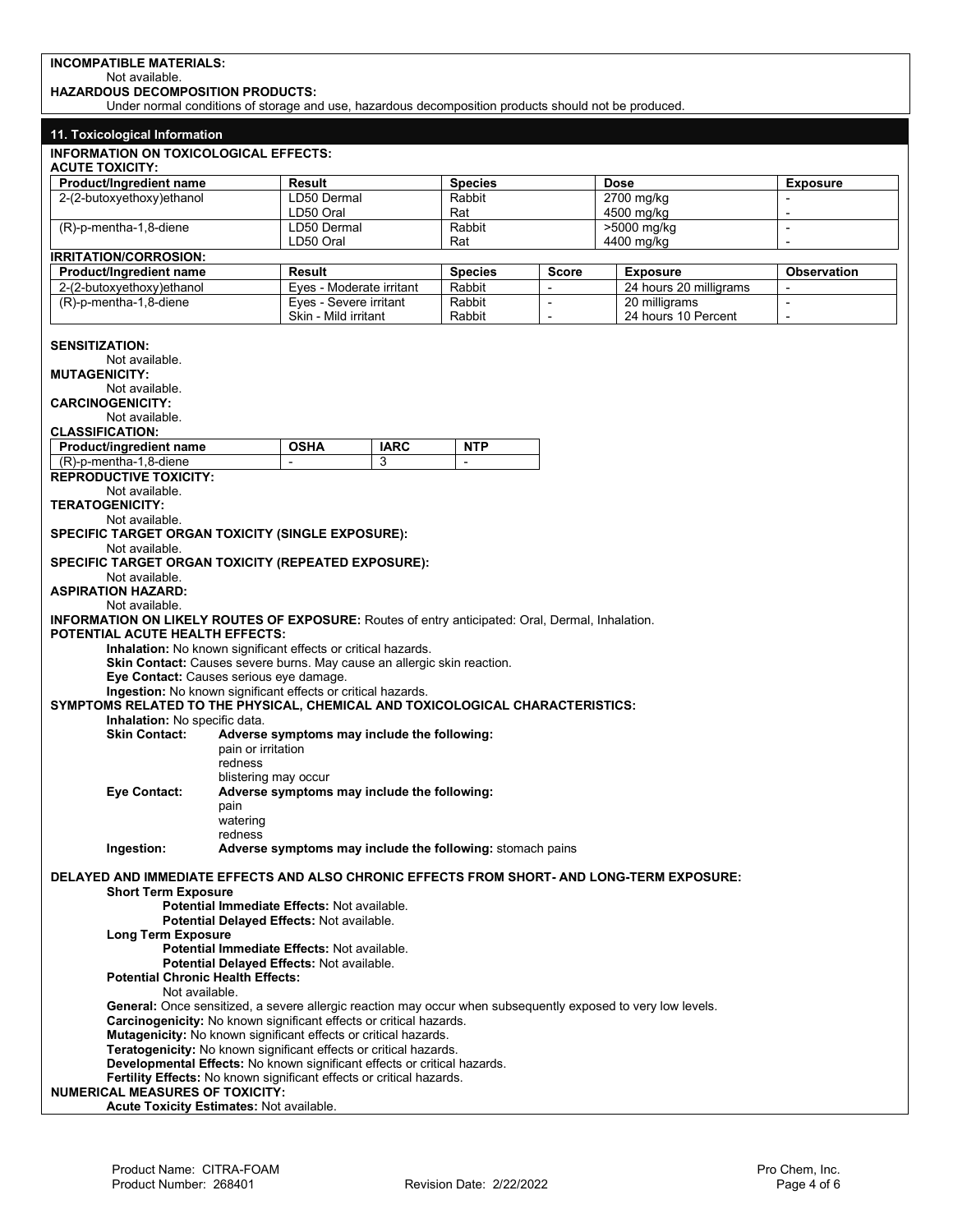| 12. Ecological Information                                                                                                          |                                                                  |                                                                                                                                                                                                                                                                                                    |                                        |                                                                                                   |                              |                              |                   |                              |  |
|-------------------------------------------------------------------------------------------------------------------------------------|------------------------------------------------------------------|----------------------------------------------------------------------------------------------------------------------------------------------------------------------------------------------------------------------------------------------------------------------------------------------------|----------------------------------------|---------------------------------------------------------------------------------------------------|------------------------------|------------------------------|-------------------|------------------------------|--|
| <b>TOXICITY:</b><br>Product/ingredient name<br>Result                                                                               |                                                                  |                                                                                                                                                                                                                                                                                                    | <b>Species</b>                         |                                                                                                   |                              |                              | <b>Exposure</b>   |                              |  |
|                                                                                                                                     | 2-(2-butoxyethoxy)ethanol<br>Acute LC50 1300000 µg/l Fresh water |                                                                                                                                                                                                                                                                                                    |                                        | Fish - Lepomis macrochirus                                                                        |                              | 96 hours                     |                   |                              |  |
| (R)-p-mentha-1,8-diene                                                                                                              |                                                                  | Acute EC50 421 µg/l Fresh water<br>Acute EC50 688 µg/l Fresh water                                                                                                                                                                                                                                 |                                        | Daphnia - Daphnia magna Fish - Pimephales promelas -<br>Juvenile (Fledgling, Hatchling, Weanling) |                              |                              |                   | 48 hours<br>96 hours         |  |
| PERSISTENCE AND DEGRADABILITY:                                                                                                      |                                                                  |                                                                                                                                                                                                                                                                                                    |                                        |                                                                                                   |                              |                              |                   |                              |  |
| Not available.<br><b>BIOACCUMULATIVE POTENTIAL:</b>                                                                                 |                                                                  |                                                                                                                                                                                                                                                                                                    |                                        |                                                                                                   |                              |                              |                   |                              |  |
| Product/ingredient name                                                                                                             |                                                                  | LogPow                                                                                                                                                                                                                                                                                             |                                        | <b>BCF</b><br><b>Potential</b>                                                                    |                              |                              |                   |                              |  |
| 2-(2-butoxyethoxy)ethanol                                                                                                           | 1<br>Low<br>÷.                                                   |                                                                                                                                                                                                                                                                                                    |                                        |                                                                                                   |                              |                              |                   |                              |  |
| (R)-p-mentha-1,8-diene<br>4.38<br>High<br>$\overline{a}$                                                                            |                                                                  |                                                                                                                                                                                                                                                                                                    |                                        |                                                                                                   |                              |                              |                   |                              |  |
| <b>MOBILITY IN SOIL:</b>                                                                                                            |                                                                  | Soil/water Partition Coefficient (KOC): Not available.                                                                                                                                                                                                                                             |                                        |                                                                                                   |                              |                              |                   |                              |  |
|                                                                                                                                     |                                                                  | Other Adverse Effects: No known significant effects or critical hazards.                                                                                                                                                                                                                           |                                        |                                                                                                   |                              |                              |                   |                              |  |
| 13. Disposal Consideration                                                                                                          |                                                                  |                                                                                                                                                                                                                                                                                                    |                                        |                                                                                                   |                              |                              |                   |                              |  |
| <b>DISPOSAL METHODS:</b>                                                                                                            |                                                                  |                                                                                                                                                                                                                                                                                                    |                                        |                                                                                                   |                              |                              |                   |                              |  |
|                                                                                                                                     |                                                                  | The generation of waste should be avoided or minimized wherever possible. Disposal of this product, solutions and any by-products should at                                                                                                                                                        |                                        |                                                                                                   |                              |                              |                   |                              |  |
|                                                                                                                                     |                                                                  | all times comply with the requirements of environmental protection and waste disposal legislation and any regional local authority requirements.                                                                                                                                                   |                                        |                                                                                                   |                              |                              |                   |                              |  |
|                                                                                                                                     |                                                                  | Dispose of surplus and non-recyclable products via a licensed waste disposal contractor. Waste should not be disposed of untreated to the<br>sewer unless fully compliant with the requirements of all authorities with jurisdiction. Waste packaging should be recycled. Incineration or landfill |                                        |                                                                                                   |                              |                              |                   |                              |  |
|                                                                                                                                     |                                                                  | should only be considered when recycling is not feasible. This material and its container must be disposed of in a safe way. Care should be                                                                                                                                                        |                                        |                                                                                                   |                              |                              |                   |                              |  |
|                                                                                                                                     |                                                                  | taken when handling emptied containers that have not been cleaned or rinsed out. Empty containers or liners may retain some product                                                                                                                                                                |                                        |                                                                                                   |                              |                              |                   |                              |  |
|                                                                                                                                     |                                                                  | residues. Avoid dispersal of spilled material and runoff and contact with soil, waterways, drains and sewers.                                                                                                                                                                                      |                                        |                                                                                                   |                              |                              |                   |                              |  |
| 14. Transportation Information                                                                                                      |                                                                  |                                                                                                                                                                                                                                                                                                    |                                        |                                                                                                   |                              |                              |                   |                              |  |
|                                                                                                                                     |                                                                  |                                                                                                                                                                                                                                                                                                    |                                        |                                                                                                   |                              |                              |                   |                              |  |
|                                                                                                                                     | <b>DOT</b><br><b>Classification</b>                              | <b>TDG</b><br>Classification                                                                                                                                                                                                                                                                       | <b>Mexico</b><br><b>Classification</b> |                                                                                                   | <b>ADR/RID</b>               | <b>IMDG</b>                  | <b>IATA</b>       |                              |  |
| <b>UN Number</b>                                                                                                                    | <b>UN1760</b>                                                    | <b>UN1760</b>                                                                                                                                                                                                                                                                                      | <b>UN1760</b>                          |                                                                                                   | <b>UN1760</b>                | <b>UN1760</b>                | <b>UN1760</b>     |                              |  |
| <b>UN Proper</b>                                                                                                                    | Corrosive liquid,                                                | Corrosive liquid,                                                                                                                                                                                                                                                                                  | Corrosive liquid,                      |                                                                                                   | Corrosive liquid,            | Corrosive liquid,            |                   | Corrosive liquid,            |  |
| <b>Shipping Name</b>                                                                                                                | n.o.s. (sodium<br>hydroxide)                                     | n.o.s. (sodium<br>hydroxide)                                                                                                                                                                                                                                                                       | n.o.s. (sodium<br>hydroxide)           |                                                                                                   | n.o.s. (sodium<br>hydroxide) | n.o.s. (sodium<br>hydroxide) |                   | n.o.s. (sodium<br>hydroxide) |  |
| <b>Transport Hazard</b>                                                                                                             |                                                                  |                                                                                                                                                                                                                                                                                                    |                                        |                                                                                                   |                              |                              |                   |                              |  |
| Class(es)                                                                                                                           |                                                                  |                                                                                                                                                                                                                                                                                                    |                                        |                                                                                                   |                              |                              |                   |                              |  |
|                                                                                                                                     | 8                                                                | 8                                                                                                                                                                                                                                                                                                  | 8                                      |                                                                                                   | 8                            | 8                            |                   |                              |  |
| <b>Packing Group</b>                                                                                                                | Ш                                                                | Ш                                                                                                                                                                                                                                                                                                  | Ш                                      |                                                                                                   | $\mathbf{I}$                 | $\mathbf{I}$                 | 8<br>$\mathbf{I}$ |                              |  |
| <b>Environmental</b>                                                                                                                | No.                                                              | No.                                                                                                                                                                                                                                                                                                | No.                                    |                                                                                                   | No.                          | No.                          | No.               |                              |  |
| <b>Hazards</b><br><b>ADDITIONAL INFORMATION:</b>                                                                                    |                                                                  |                                                                                                                                                                                                                                                                                                    |                                        |                                                                                                   |                              |                              |                   |                              |  |
|                                                                                                                                     |                                                                  | <b>DOT Classification: Limited quantity Yes.</b>                                                                                                                                                                                                                                                   |                                        |                                                                                                   |                              |                              |                   |                              |  |
|                                                                                                                                     |                                                                  | TDG Classification: Product classified as per the following sections of the Transportation of Dangerous Goods Regulations: 2.40-2.42                                                                                                                                                               |                                        |                                                                                                   |                              |                              |                   |                              |  |
| (Class 8).                                                                                                                          |                                                                  | <b>Explosive Limit and Limited Quantity Index 1</b>                                                                                                                                                                                                                                                |                                        |                                                                                                   |                              |                              |                   |                              |  |
|                                                                                                                                     | ADR/RID: Tunnel code (E)                                         |                                                                                                                                                                                                                                                                                                    |                                        |                                                                                                   |                              |                              |                   |                              |  |
|                                                                                                                                     | <b>IMDG: Limited quantity Yes.</b>                               |                                                                                                                                                                                                                                                                                                    |                                        |                                                                                                   |                              |                              |                   |                              |  |
|                                                                                                                                     | IATA: Limited quantity Yes.                                      |                                                                                                                                                                                                                                                                                                    |                                        |                                                                                                   |                              |                              |                   |                              |  |
|                                                                                                                                     |                                                                  | Special precautions for user: Transport within user's premises: always transport in closed containers that are upright and secure. Ensure that<br>persons transporting the product know what to do in the event of an accident or spillage.                                                        |                                        |                                                                                                   |                              |                              |                   |                              |  |
|                                                                                                                                     |                                                                  | Transport in bulk according to Annex II of MARPOL and the IBC Code: Not available.                                                                                                                                                                                                                 |                                        |                                                                                                   |                              |                              |                   |                              |  |
| 15. Regulatory Information                                                                                                          |                                                                  |                                                                                                                                                                                                                                                                                                    |                                        |                                                                                                   |                              |                              |                   |                              |  |
| <b>US FEDERAL REGULATIONS:</b>                                                                                                      |                                                                  |                                                                                                                                                                                                                                                                                                    |                                        |                                                                                                   |                              |                              |                   |                              |  |
|                                                                                                                                     |                                                                  | TSCA 8(a) CDR Exempt/Partial exemption: Not determined.                                                                                                                                                                                                                                            |                                        |                                                                                                   |                              |                              |                   |                              |  |
| Clean Water Act (CWA) 311: sodium hydroxide; Formaldehyde, solution                                                                 |                                                                  |                                                                                                                                                                                                                                                                                                    |                                        |                                                                                                   |                              |                              |                   |                              |  |
| Clean Air Act Section 112 (b) Hazardous Air Pollutants (HAPs): Listed.<br>Clean Air Act Section 602 Class I Substances: Not listed. |                                                                  |                                                                                                                                                                                                                                                                                                    |                                        |                                                                                                   |                              |                              |                   |                              |  |
| Clean Air Act Section 602 Class II Substances: Not listed.                                                                          |                                                                  |                                                                                                                                                                                                                                                                                                    |                                        |                                                                                                   |                              |                              |                   |                              |  |
|                                                                                                                                     |                                                                  | DEA List I Chemicals (Precursor Chemicals): Not listed.                                                                                                                                                                                                                                            |                                        |                                                                                                   |                              |                              |                   |                              |  |
| <b>SARA 302/304</b>                                                                                                                 |                                                                  | DEA List II Chemicals (Essential Chemicals): Not listed.                                                                                                                                                                                                                                           |                                        |                                                                                                   |                              |                              |                   |                              |  |
| <b>COMPOSITION/INFORMATION ON INGREDIENTS:</b>                                                                                      |                                                                  |                                                                                                                                                                                                                                                                                                    |                                        |                                                                                                   |                              |                              |                   |                              |  |
| SARA 302 TPQ<br><b>SARA 304 RQ</b>                                                                                                  |                                                                  |                                                                                                                                                                                                                                                                                                    |                                        |                                                                                                   |                              |                              |                   |                              |  |
| Name                                                                                                                                | %                                                                | <b>EHS</b>                                                                                                                                                                                                                                                                                         | (lbs)                                  |                                                                                                   | (gallons)                    | (lbs)                        | (gallons)         |                              |  |
| formaldehyde                                                                                                                        | $0.1$                                                            | Yes.<br>SARA 304 RQ: 1190476190.5 lbs / 540476190.5 kg [140668674.2 gal / 532488857.6 L]                                                                                                                                                                                                           | 500                                    |                                                                                                   | 73.9                         | 100                          | 14.8              |                              |  |
| SARA 311/312:                                                                                                                       |                                                                  |                                                                                                                                                                                                                                                                                                    |                                        |                                                                                                   |                              |                              |                   |                              |  |
| <b>Classification:</b>                                                                                                              |                                                                  |                                                                                                                                                                                                                                                                                                    |                                        |                                                                                                   |                              |                              |                   |                              |  |
|                                                                                                                                     | SKIN CORROSION - Category 1<br>SERIOUS EYE DAMAGE - Category 1   |                                                                                                                                                                                                                                                                                                    |                                        |                                                                                                   |                              |                              |                   |                              |  |
| SKIN SENSITIZATION - Category 1                                                                                                     |                                                                  |                                                                                                                                                                                                                                                                                                    |                                        |                                                                                                   |                              |                              |                   |                              |  |
|                                                                                                                                     |                                                                  |                                                                                                                                                                                                                                                                                                    |                                        |                                                                                                   |                              |                              |                   |                              |  |